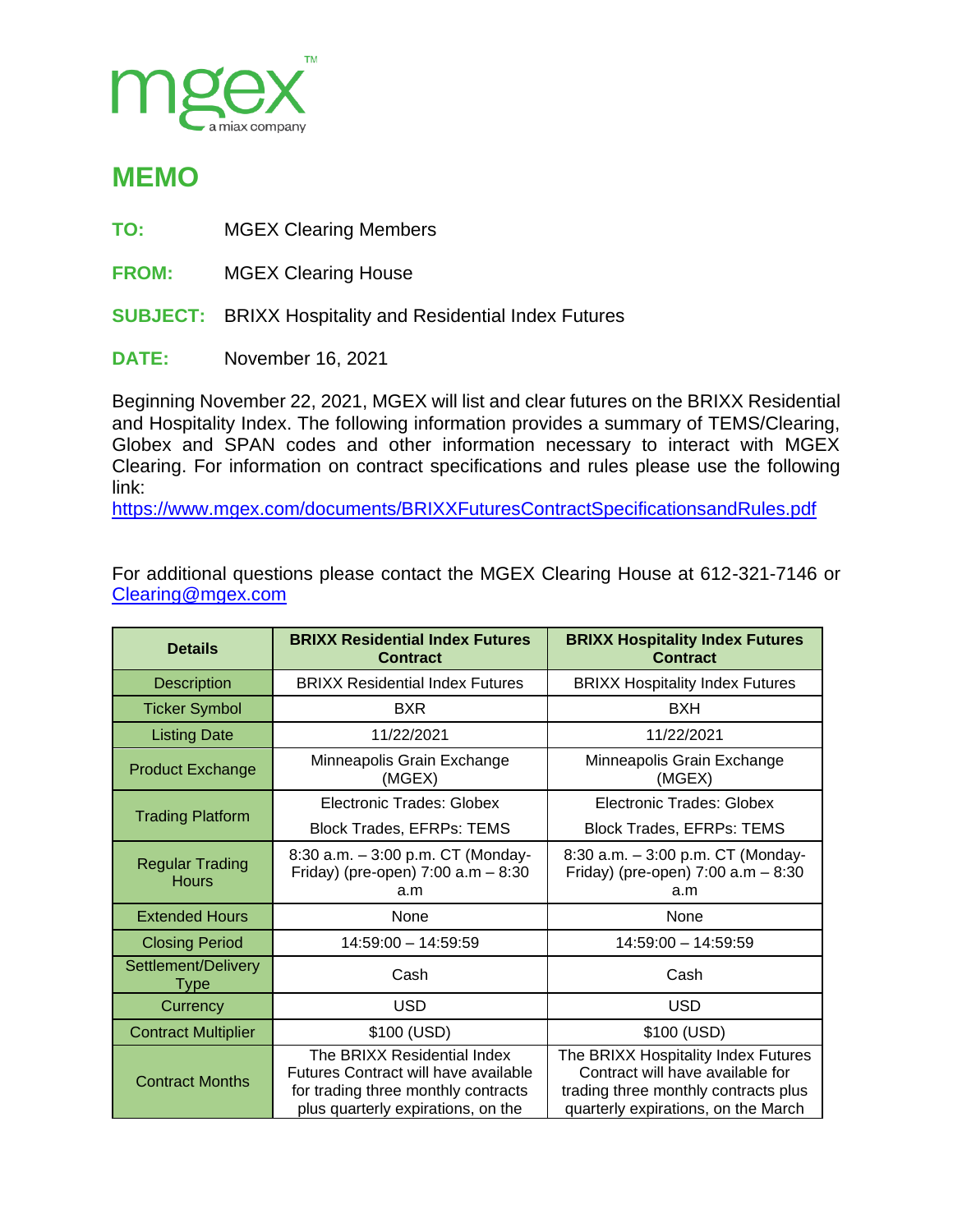|                                          | March cycle, listed out 1 year. Thus,<br>six contracts will be listed at any<br>given time. The first trading day of<br>the new 6th month contract will begin<br>with the Regular Trading Session on<br>the settlement day of the expiring<br>front month.                                                                                                                  | cycle, listed out 1 year. Thus, six<br>contracts will be listed at any given<br>time. The first trading day of the new<br>6th month contract will begin with the<br>Regular Trading Session on the<br>settlement day of the expiring front<br>month.                                                                                                                        |
|------------------------------------------|-----------------------------------------------------------------------------------------------------------------------------------------------------------------------------------------------------------------------------------------------------------------------------------------------------------------------------------------------------------------------------|-----------------------------------------------------------------------------------------------------------------------------------------------------------------------------------------------------------------------------------------------------------------------------------------------------------------------------------------------------------------------------|
| <b>Minimum Price</b><br><b>Intervals</b> | The minimum price increment in the<br><b>BRIXX Residential Index Futures</b><br>Contract will be 0.10 index points,<br>which has a value of \$10. For spread<br>trades, the individual legs and net<br>prices may be in increments of 0.10<br>index points, which has a value of<br>\$10.                                                                                   | The minimum price increment in the<br><b>BRIXX Hospitality Index Futures</b><br>Contract will be 0.10 index points,<br>which has a value of \$10. For spread<br>trades, the individual legs and net<br>prices may be in increments of 0.10<br>index points, which has a value of<br>\$10.                                                                                   |
| <b>Price Fluctuation</b><br>Limit        | There are no price limits during the<br>regular trading session.                                                                                                                                                                                                                                                                                                            | There are no price limits during the<br>regular trading session.                                                                                                                                                                                                                                                                                                            |
| <b>Calendar Spreads</b>                  | Standard calendar spreads are<br>available for trading in the BRIXX<br><b>Residential Index Futures Contract</b><br>with same tick functionality. The<br>individual legs and net prices may be<br>in increments of 0.10 index points,<br>which has a value of \$10. Implied<br>orders functionality is enabled.                                                             | Standard calendar spreads are<br>available for trading in the BRIXX<br><b>Hospitality Index Futures Contract</b><br>with same tick functionality. The<br>individual legs and net prices may be<br>in increments of 0.10 index points,<br>which has a value of \$10. Implied<br>orders functionality is enabled.                                                             |
| <b>Block Trades</b>                      | Block Trades are permitted to be<br>executed in the BRIXX Residential<br>Index Futures Contract given they<br>meet minimum quantity thresholds.<br>The Block Trade minimum threshold<br>for the BRIXX Residential Index<br>Futures Contract is 500 contracts.<br>Block Trades will include a minimum<br>price increment of 0.10 index points,<br>which has a value of \$10. | Block Trades are permitted to be<br>executed in the BRIXX Hospitality<br>Index Futures Contract given they<br>meet minimum quantity thresholds.<br>The Block Trade minimum threshold<br>for the BRIXX Hospitality Index<br>Futures Contract is 500 contracts.<br>Block Trades will include a minimum<br>price increment of 0.10 index points,<br>which has a value of \$10. |
| <b>Last Trading Day</b>                  | 3:00 p.m. CT on the trading day<br>immediate before the Final<br>Settlement Date.                                                                                                                                                                                                                                                                                           | 3:00 p.m. CT on the trading day<br>immediate before the Final<br>Settlement Date.                                                                                                                                                                                                                                                                                           |
| Expiration                               | The final settlement date for the<br><b>BRIXX Residential Index Futures</b><br>Contract is generally the third Friday<br>of a calendar month.                                                                                                                                                                                                                               | The final settlement date for the<br><b>BRIXX Hospitality Index Futures</b><br>Contract is generally the third Friday<br>of a calendar month.                                                                                                                                                                                                                               |
| <b>Globex Ticker</b><br>Symbol           | <b>BXR</b>                                                                                                                                                                                                                                                                                                                                                                  | <b>BXH</b>                                                                                                                                                                                                                                                                                                                                                                  |
|                                          | BXRZ1 (December 2021 contract)                                                                                                                                                                                                                                                                                                                                              | BXHZ1 (December 2021 contract)                                                                                                                                                                                                                                                                                                                                              |